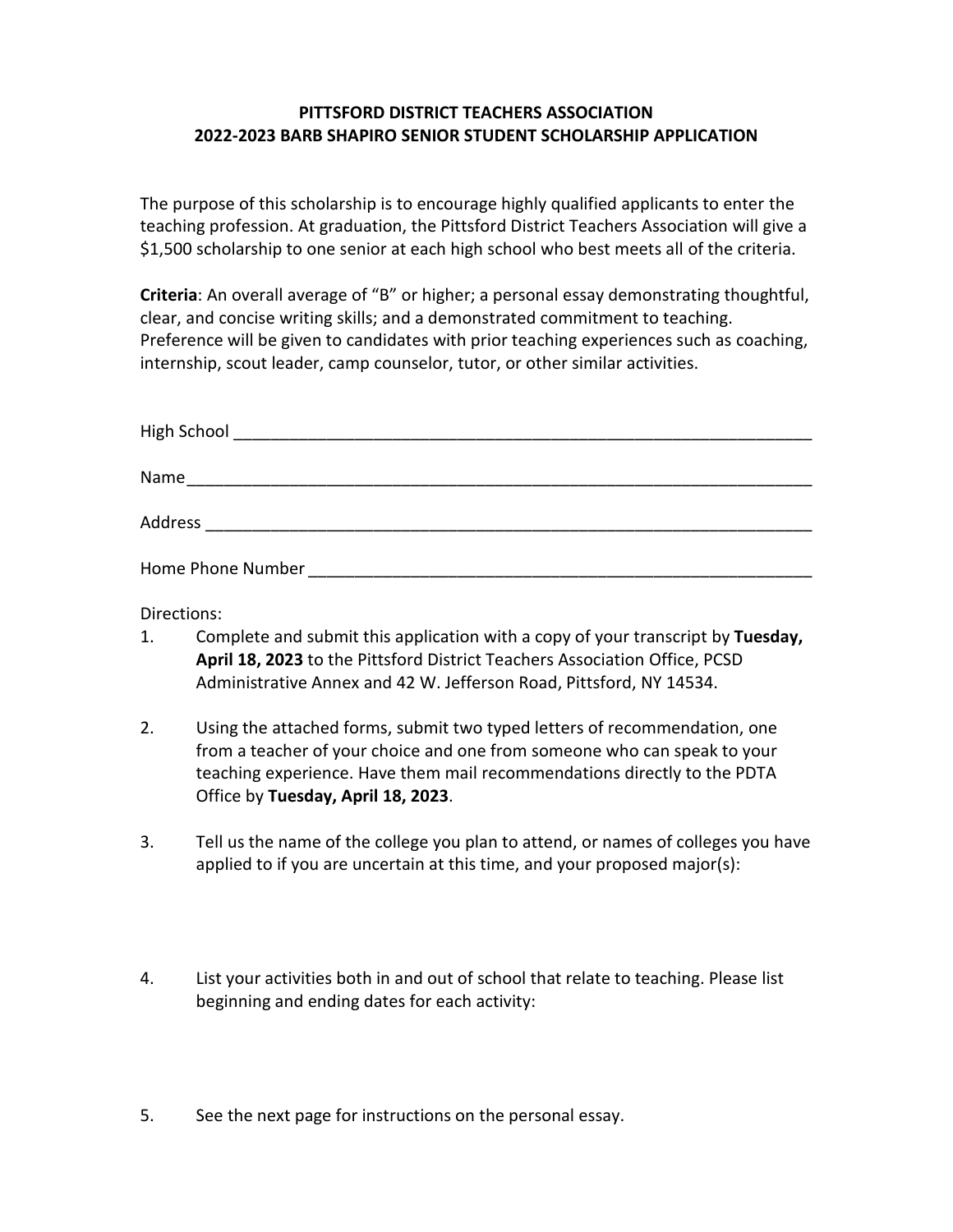## **PERSONAL ESSAY**

Please type a one-page essay discussing yourself, the teaching experiences you have had, and how you felt about those experiences. Teaching happens in many facets of our lives, so these experiences can include everything from helping a sibling with homework to coaching a soccer or Little League team. Tell us about your relationship with teaching both now and in the future.